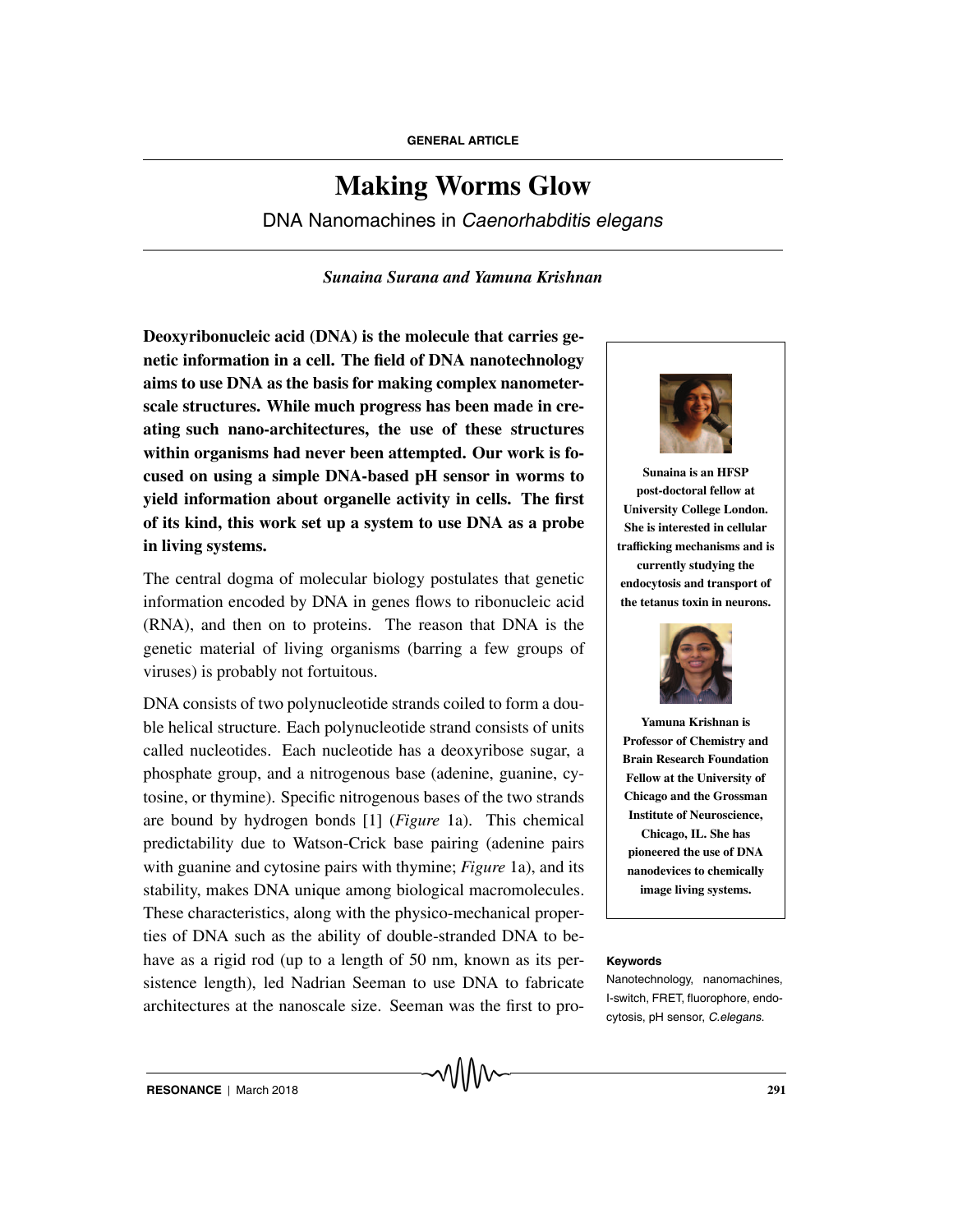**Figure 1.** Standard and non-standard base-pairing in DNA. **(a)** Watson-Crick base pairing in double stranded DNA where adenine hydrogen bonds with thymine, while guanine base pairs with cytosine. **(b)** Examples of non-standard base pair formation between adenine and thymine, guanine and cytosine, and guanine and thymine. **(c)** Base pairing between two cytosines at acidic pH.

 $1$ Yamuna Krishnan, DNA's New Avatar as Nanoscale Construction Material, *Resonance*, Vol.13, No.2, pp.195–197, 2008.

Can DNA architectures engineered in a test tube be sent back into a living organism and, if yes, can they report on the biological environment within?



pose the use of DNA as a building block<sup>1</sup> to make junctions from which DNA helices radiate out [2] (*Figure* 2a). Subsequently, it was found that DNA can also undergo non-standard base-pairing (called Hogsteen base-pairing, in which guanine and cytosine can be bound by hydrogen bonds) [1], depending on the DNA sequence and external cues (*Figure* 1b). This led to the engineering of DNA into a variety of nano-architectures of exquisite complexity [2] (*Figure* 2). We were interested in the question: could DNA architectures engineered in a test tube be sent back into a living organism and, if yes, could they report on the biological environment within?

#### **Setting up the System**

Cells are the basic unit of any living organism. Eukaryotic cells have evolved to compartmentalize different cellular functions in different organelles. For example, the endoplasmic reticulum is involved in protein and lipid synthesis and transport, lysosomes help to break down biomolecules, and mitochondria provide energy to cells by releasing energy from sugars. As a result, molecules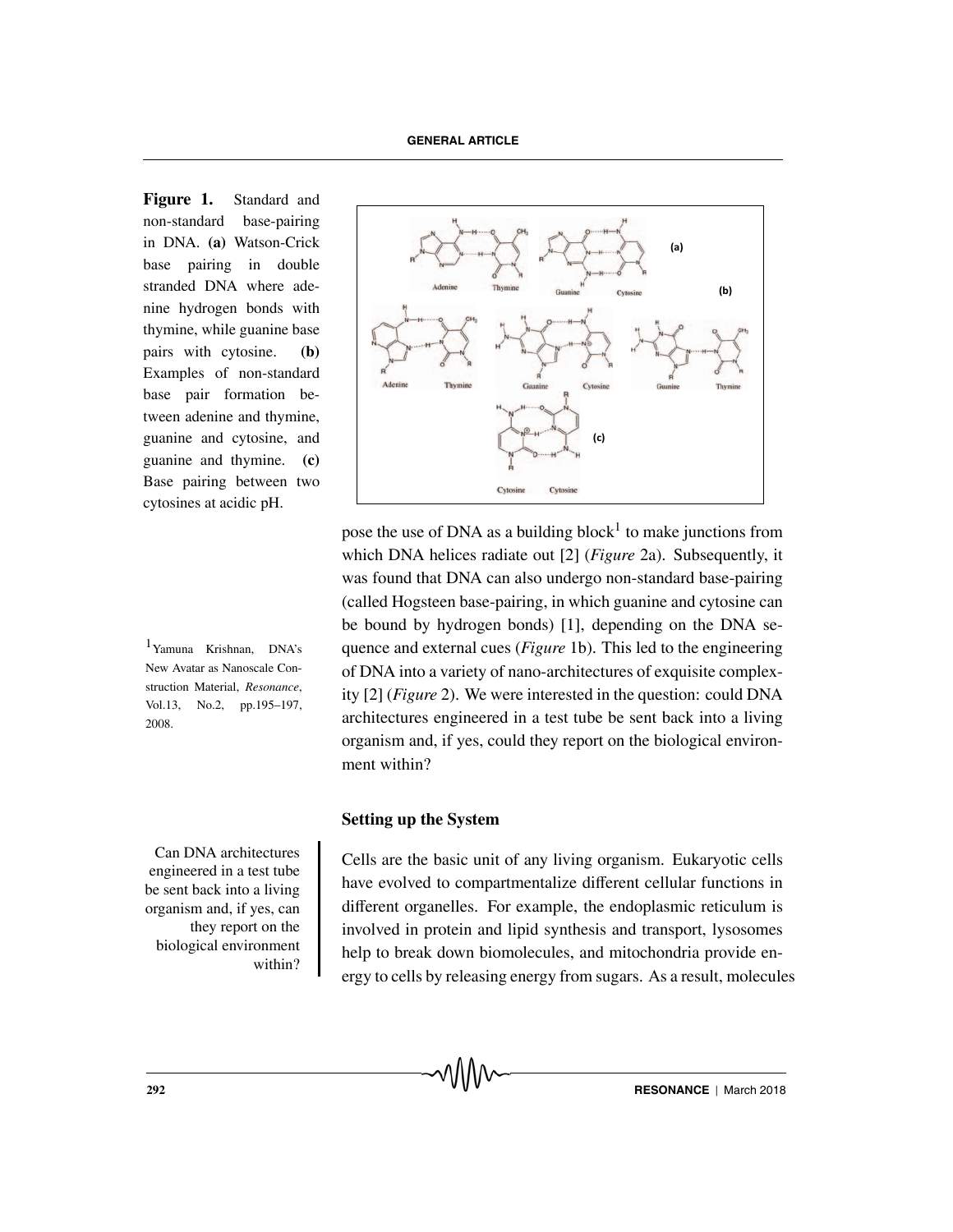

that are associated with each of these functions are also sequestered in different organelles. Protons play an important role in determining the charge, and thus, the structure of biological molecules. Since each compartment (organelle) is associated with specific biomolecules, each compartment has a characteristic pH. For example, the pH of lysosomes is  $\sim$  5.0, that of mitochondria is  $\sim$  8.0, and the endoplasmic reticulum is  $\sim$  7.2. Perturbing the unique pH of a particular organelle can disrupt its function. For example, when the pH of the lysosome is perturbed, it cannot degrade biomolecules anymore [3]. Keeping this in mind, the DNA architecture that we chose to introduce into a living organism was a pH-sensitive nanomachine called the 'I-switch'.

The I-switch comprises three short strands of DNA which are partially complementary (O1, O2 and O3, *Figure* 3a). The overhangs on strands O2 and O3 contain cytosine-rich regions, which, at acidic pH, undergo non-standard base pairing to form what is called the I-motif (*Figure* 1c). This leads to folding of the Iswitch into a 'closed' conformation. When the pH is increased to near-neutral value, the motif undergoes dissociation and the assembly returns to its 'open' conformation (*Figure* 3a). Formation and dissociation of the I-motif is followed by attaching light**Figure 2.** Examples of nanostructures built using DNA as a building block. **(a)** DNA junctions with radiating arms, as proposed by Nadrian Seeman **(b)** A three-dimensional DNA cube **(c)** A smiling face **(d)** Repeating triangles arranged in a specific pattern in three-dimensional space (Reprinted by permission from Springer Nature: Springer Nature Nanotechnology; A V Pinheiro *et al*., Challenges and Opportunities for Structural DNA Nanotechnology, *Nat. Nanotechnol*., 6, pp.763–74, 2011; Copyright (2011) Springer Nature, U.S.A).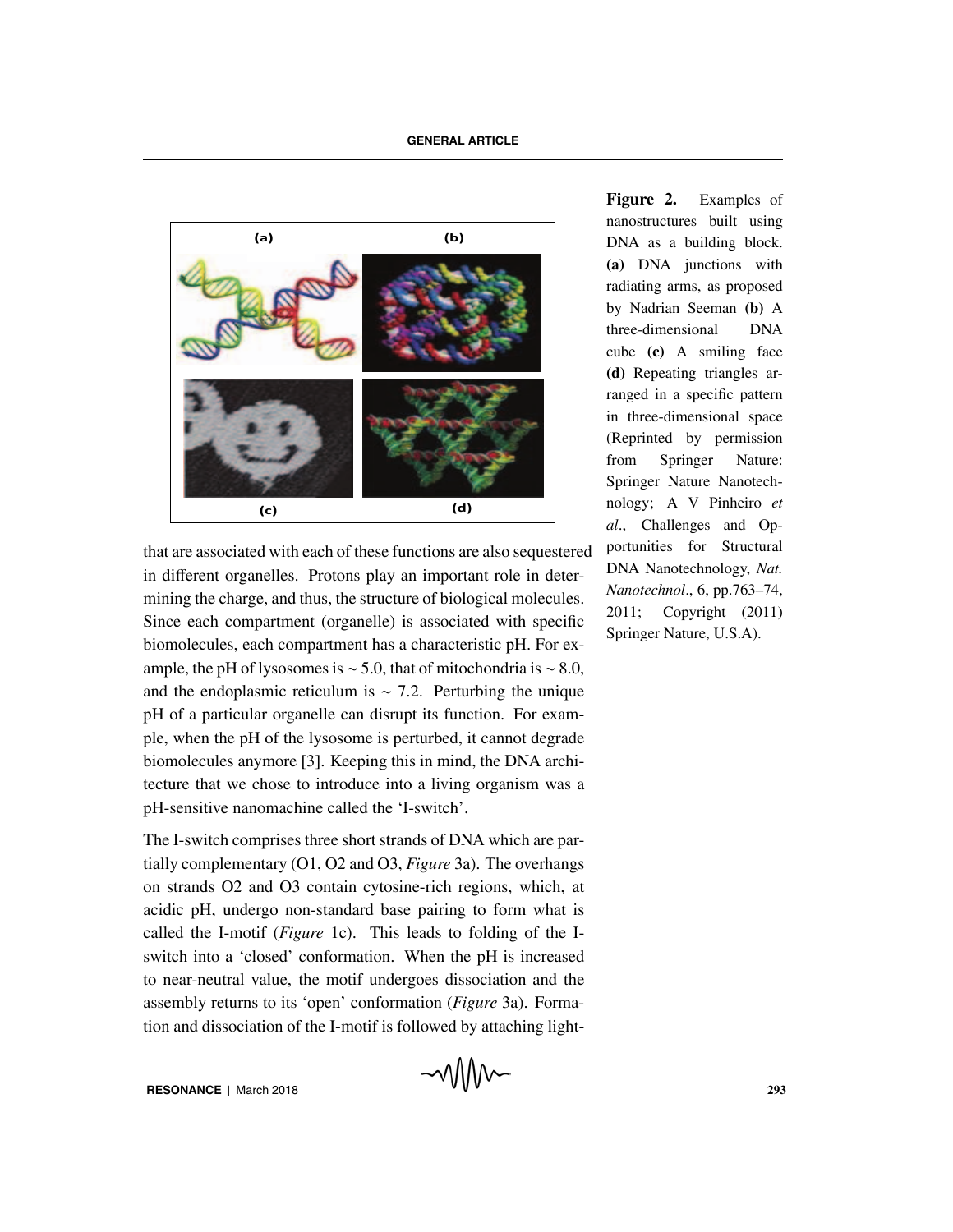**Figure 3.** Design and functioning of the I-switch. **(a)** Structure and working of the I-switch. The green circle denotes the donor fluorophore while the red star denotes the acceptor fluorophore. **(b)** Graph showing green (D) to red (A) ratios of doubly labelled I-switch *in vitro* (black line) and *in vivo* (red line) with decreasing pH.



emitting fluorophores (see below) to the ends of the I-switch and allowing them to undergo 'fluorescence resonance energy transfer' (FRET) [4]. Fluorophores are molecules which absorb light of certain colour and emit light of a different colour [5]. For example, one of the fluorophores that we use absorbs blue light and emits green light. We use two fluorophores on the I-switch, such that one absorbs blue light and emits green light while the other absorbs green light and emits red light. When these two fluorophores are placed close to each other (between 2–6 nm), they undergo a phenomenon known as FRET [5]. In this case, when one shines blue light on fluorophore 1 (called the donor), instead of emitting green light, it transmits it to fluorophore 2 (called the acceptor). Fluorophore 2 then emits red light, without ever having received green light from the experimentor. Because the On encountering acidic donor and the acceptor must be placed at a very close distance to undergo FRET, this then becomes a very good method to study the functioning of the I-switch. When the environmental pH is neutral, and the I-switch is in its 'open' conformation, the donor and acceptor fluorophores are out of their FRET-ting distance, and hence, the signal observed is green in colour (*Figure* 3a). On encountering acidic pH, the I-switch adopts a 'closed' conformation due to I-motif formation, leading to the donor and acceptor

pH, the I-switch adopts a 'closed' conformation due to I-motif formation, leading to the donor and acceptor fluorophores undergoing FRET and emitting a red signal.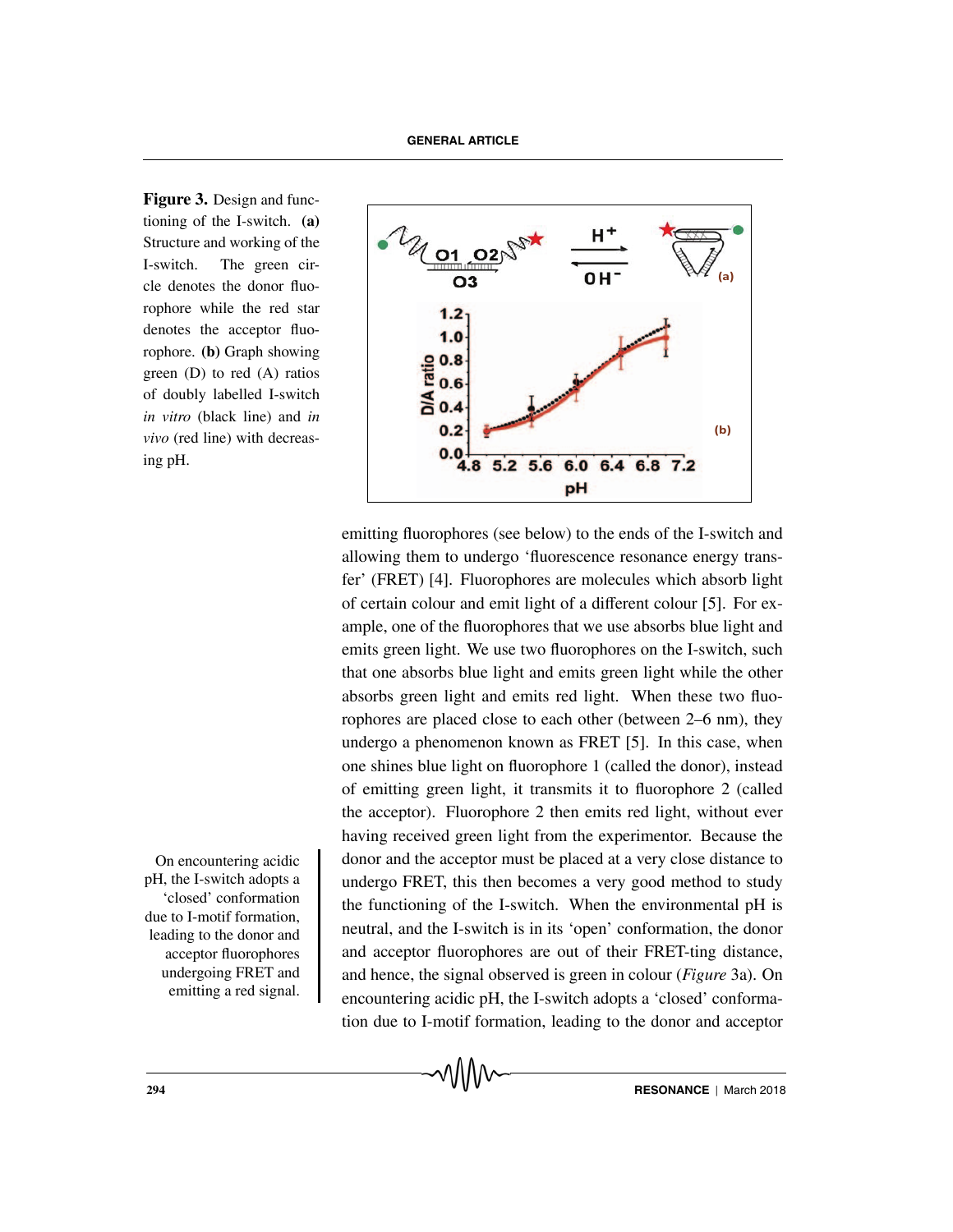fluorophores undergoing FRET and emitting a red signal (*Figure* 3a). At every pH point, blue light is provided and emitted green and red light is recorded. A ratio of the green/red signal is also calculated. This ratio, called the D/A ratio, shows a characteristic curve with changing pH (*Figure* 3b), black trace) [4]. Thus, the I-switch is a DNA-based machine that has been programmed to provide a fluorescent output in response to changes in environmental pH.

*Caenorhabditis elegans* is a multicellular worm (nematode) that The endo-lysosomal is used as a model organism because of its genetic and cellular tractability [6]. It is transparent, which allows for fluorescencebased studies to be carried out easily as changes in colour can be recorded. *C. elegans* also contains six large scavenger cells, or coelomocytes, in its body cavity. These coelomocytes can internalize foreign molecules injected into the body cavity by creating a pit in its plasma membrane, engulfing the extracellular fluid in this pit, and then finally pinching it off. This process, called endocytosis, results in an endosome surrounded by a membrane, filled with foreign particles, and located in the cytoplasm [7]. It was earlier known from studies on neurons derived from chick embryos that this endosome, called the early endosome, which has a pH of 6.0 – 6.2, undergoes progressive acidification to form the late endosome (pH of  $\sim$  5.5) and then the lysosome (pH of  $\sim$  5.0). However, the pH of each of these endosomes was not known in coelomocytes of worms. We hypothesized that the early endosome in coelomocytes would also need to undergo this acidification and would thus be an ideal system to test the functionality of the I-switch in a multicellular organism.

# **Proof of Concept**

We injected fluorescently labelled I-switch into the body cavity of *C. elegans*. We found that the I-switch was internalized in endosomes of the coelomocytes. Endocytosis of the I-switch was detected as a fluorescent signal in the endosomes of coelomocytes 1 hour after the injection (*Figure* 4a). To find out whether system in coelomocytes needs to undergo acidification and is an ideal system to test the functionality of the I-switch in a multicellular organism.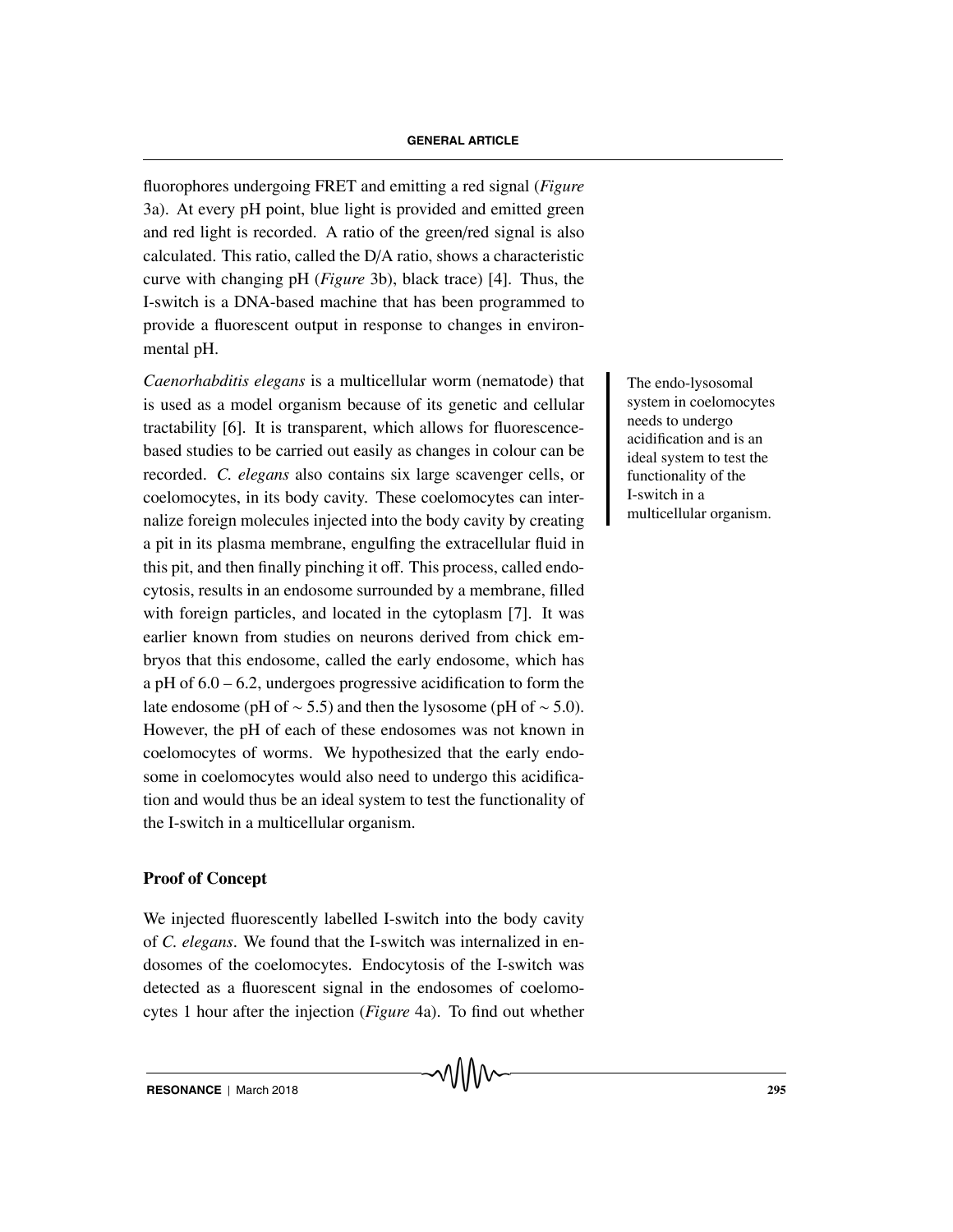**Figure 4.** I-switch is present in endosomes in coelomocytes of *C. elegans*, where it measures changes in pH. **(a)** Image of a worm injected with labelled I-switch. Arrows indicate labelled coelomocytes. Scale bar:  $50 \mu m$ . Inset: Magnified image of labelled coelomocytes. Scale bar:  $5 \mu m$  **(b)** Representative coloured D/A images of I-switch-labelled coelomocytes in worms at indicated times after injection. Colours in the D/A panel, from white to black, are indicative of decreasing pH, as shown on the bar. Scale bar:  $5 \mu m$ .



the I-switch could function as a pH sensor *in vivo* (inside the organism), we treated worms injected with the (doubly labelled) I-switch with a buffer. This buffer contained ionophores, which are compounds that can transport protons across cell membranes. Therefore, this buffer could be used to change the pH inside the coelomocytes as desired. By changing the pH inside the coelomocytes and measuring the green/red signal, we found that the *in vivo* pH response curve (*Figure* 3b, red trace) was remarkably similar to the *in vitro* curve. This shows that the I-switch could function as a pH sensor *in vivo* [4].

Next, we wanted to test the pH of the early endosome, the late endosome and the lysosome in these coelomocytes. Worms were injected with fluorescently labelled I-switch, and at the time when the I-switch was present mainly in the early endosome, D/A ratios were recorded. This was similarly done at a time point when the Iswitch was present mainly in the late endosome and the lysosome (*Figure* 4b). Each of these D/A ratios were traced on the y-axis of the *in vivo* pH trace obtained earlier. For each of these points, the x-coordinate was mapped. It is this x-coordinate which would give us the pH value for the respective compartment. These measurements clearly showed that the endosomes showed a gradual increase in acidity with each stage. It was found that the pH of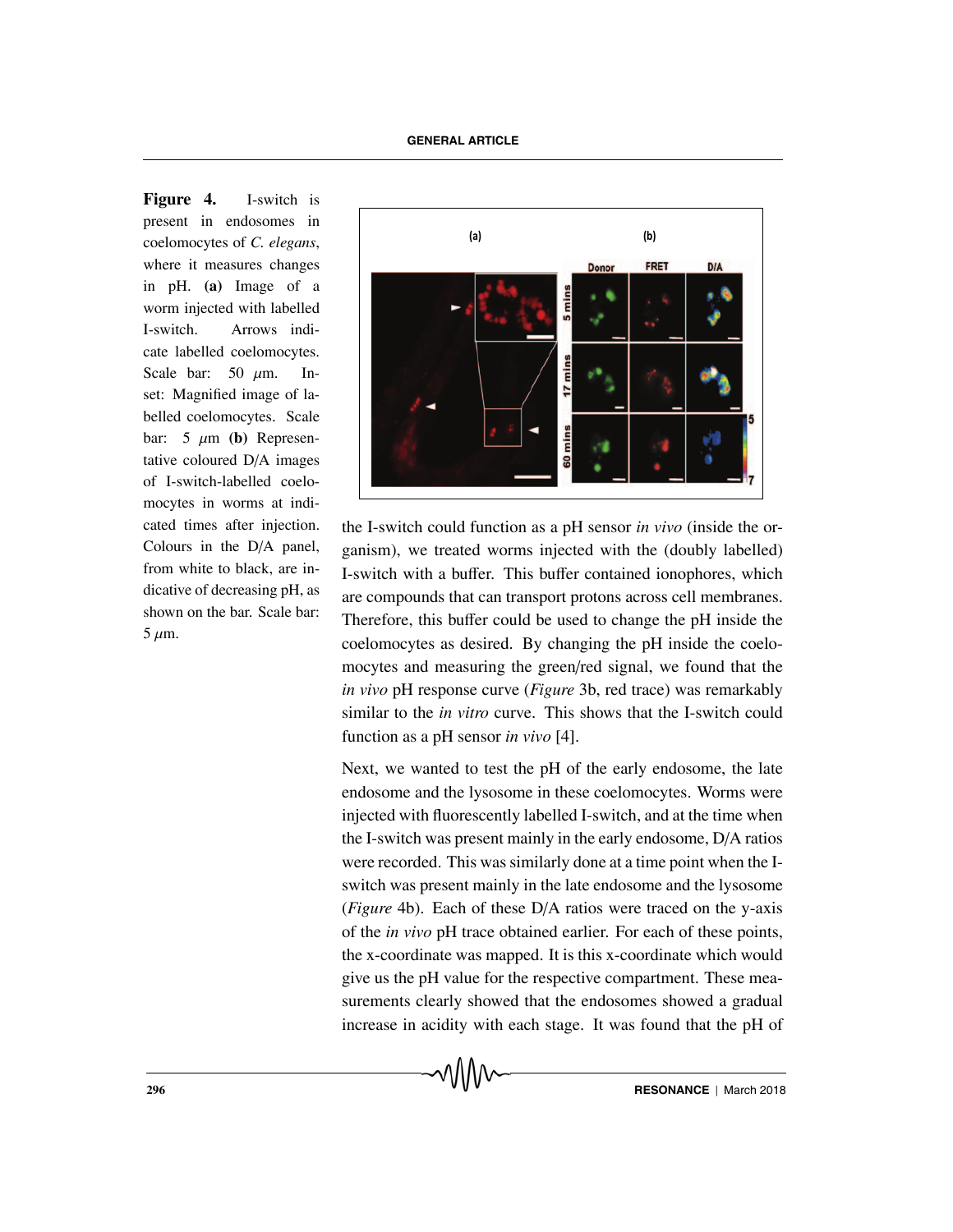early endosomes was ∼ 6.4, late endosomes was ∼ 6.0 and lysosomes was ~ 5.4 [4], which corresponded very well to previously reported values in other cells and were the first measurements made in a living organism. This established that a DNA nanomachine could indeed be introduced into a living organism and exploited to gain insights into cellular processes, thus showcasing the utility of these synthetic architectures.

# **Conclusion**

Structural DNA nanotechnology aims to construct synthetic molecular machinery from DNA. Though it has been possible to create a variety of these devices and machines, their utility in living systems has never been shown. We have used the worm *C. elegans* to demonstrate the operation of a pH-sensitive DNA nanomachine, using it to map the pH of the endocytic system in coelomocytes. The I-switch can now be used as a sensor in different organelles to test whether an organelle malfunction is related to pH disruption. Similarly, it can be used to test whether a certain disease is associated with the disruption of pH in a certain organelle. Since coelomocytes are able to internalize DNA nanostructures, they could be used to test other DNA nanomachines.

These studies, which were the first of their kind, have revealed the powerful potential that DNA nanodevices offer as tools to study biological processes. This is further demonstrated by attempts of other laboratories to use DNA architectures in cells and organisms. These include targeting them to cancerous cells and silenc-<br>I-switch can be used as a ing specific genes in these cells, as well as using DNA architectures to activate defense mechanisms in the mouse to treat cancerous tumours. Another promising application is in the production of antibodies against a protein of choice. In addition, attempts are being made to use these nanodevices as delivery vehicles which can package and carry drugs of choice to specific cells and tissues in an organism. Nanomachines that are designed to sense other ions or molecules, for example, potassium or calcium, in the cell would help in elucidating their importance in cellular processes.

sensor in different organelles to test whether an organelle malfunction is related to pH disruption. Similarly, it can be used to test whether a certain disease is associated with the disruption of pH in a certain organelle.